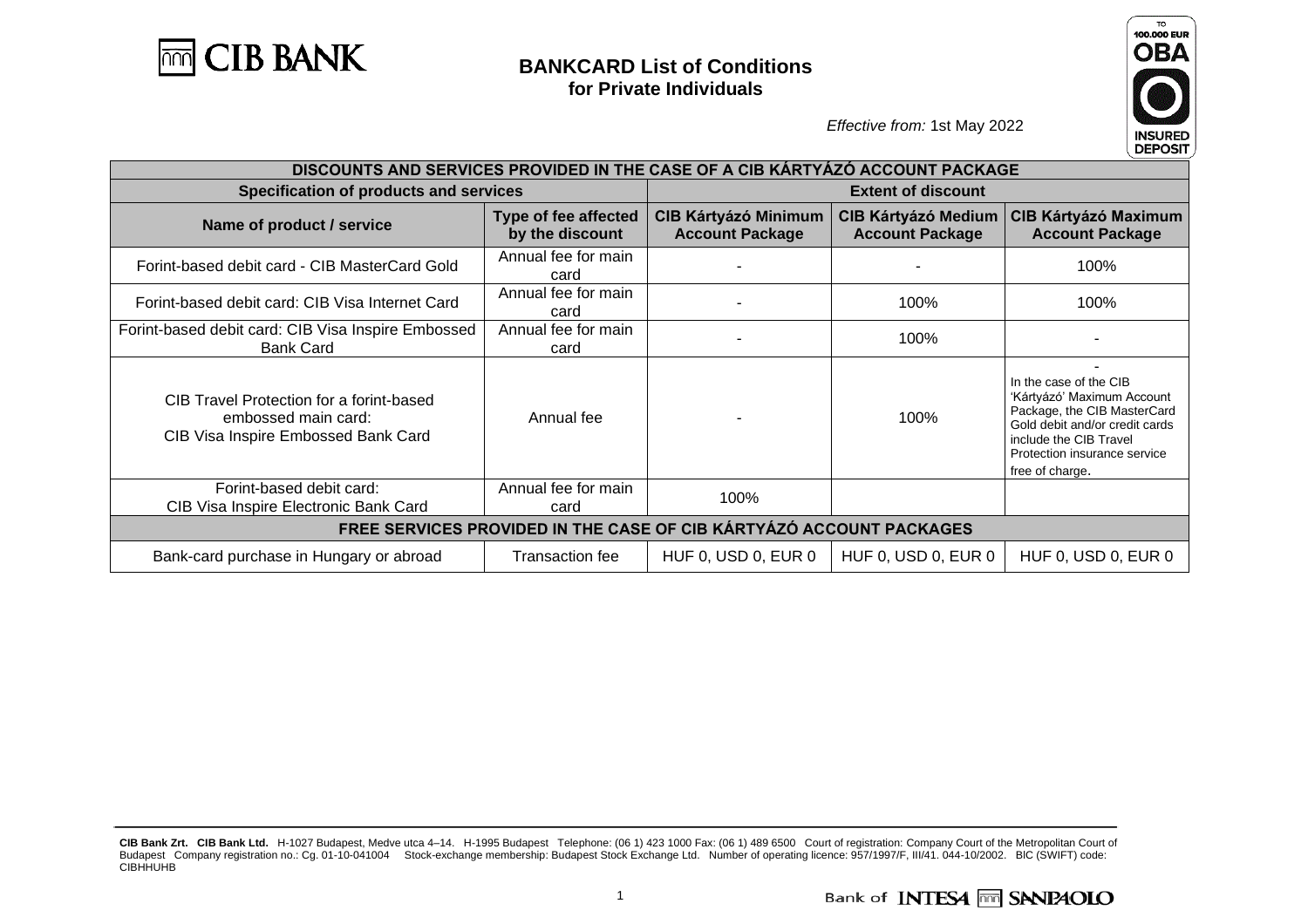



| <b>DISCOUNTS</b><br>*DISCOUNTS off the standard conditions for bankcards, if the bankcard is linked to the CIB ECO Plusz account package or to a card coverage<br>account opened in conjunction with a CIB ECO Plusz account                                                                                                                                                                                                                                                            |                                                                                                                                                      |                                                                                                                                                |  |  |
|-----------------------------------------------------------------------------------------------------------------------------------------------------------------------------------------------------------------------------------------------------------------------------------------------------------------------------------------------------------------------------------------------------------------------------------------------------------------------------------------|------------------------------------------------------------------------------------------------------------------------------------------------------|------------------------------------------------------------------------------------------------------------------------------------------------|--|--|
| <b>Bankcard</b>                                                                                                                                                                                                                                                                                                                                                                                                                                                                         | Conditions affected by the discount                                                                                                                  | <b>Extent of discount</b>                                                                                                                      |  |  |
| Forint-based debit card:<br><b>CIB MasterCard Gold</b><br>CIB Visa Inspire Embossed<br>CIB Visa Inspire Unembossed                                                                                                                                                                                                                                                                                                                                                                      | First annual fee for main card                                                                                                                       | 100%                                                                                                                                           |  |  |
| <b>Cash withdrawal with Bankcard from ATM</b>                                                                                                                                                                                                                                                                                                                                                                                                                                           | Cash withdrawal with Bankcard from ATM<br>abroad from Intesa Sanpaolo Group ATM with<br>All debit bankcard linked to forint and FCY based<br>account | First 2 cash withdrawal/month: 100% <sup>1</sup>                                                                                               |  |  |
|                                                                                                                                                                                                                                                                                                                                                                                                                                                                                         | <b>DISCOUNTS</b><br>account opened in conjunction with a CIB Premium Extra account                                                                   | *DISCOUNTS off the standard conditions for bankcards, if the bankcard is linked to the CIB Premium Extra account package or to a card coverage |  |  |
| <b>Bankcard</b>                                                                                                                                                                                                                                                                                                                                                                                                                                                                         | Conditions affected by the discount                                                                                                                  | <b>Extent of discount</b>                                                                                                                      |  |  |
| <b>FORINT-BASED DEPOSIT BANKCARD</b><br><b>CIB MasterCard Gold</b>                                                                                                                                                                                                                                                                                                                                                                                                                      | ANNUAL FEE FOR THE MAIN CARD                                                                                                                         | 100%                                                                                                                                           |  |  |
| <b>SPECIAL PROMOTION FOR NEW DEBIT CARD APPLICATION</b>                                                                                                                                                                                                                                                                                                                                                                                                                                 |                                                                                                                                                      |                                                                                                                                                |  |  |
| The annual fee of the first primary CIB VISA Inspire Electronic Bankcard is HUF 0 if it is applied during the promotion period (between 01.01.2021.<br>and 30.06.2022) next to a new CIB ECO bank account opened between 01.01.2021 and 30.06.2022 and issued to the account owner's name.<br>Customer, who changes to CIB ECO bank account is only eligible for the special promotion, if the customer does not have any activated electronic debit<br>card in the moment of changing. |                                                                                                                                                      |                                                                                                                                                |  |  |

**CIB Bank Zrt. CIB Bank Ltd.** H-1027 Budapest, Medve utca 4–14. H-1995 Budapest Telephone: (06 1) 423 1000 Fax: (06 1) 489 6500 Court of registration: Company Court of the Metropolitan Court of Budapest Company registration no.: Cg. 01-10-041004 Stock-exchange membership: Budapest Stock Exchange Ltd. Number of operating licence: 957/1997/F, III/41. 044-10/2002. BIC (SWIFT) code: CIBHHUHB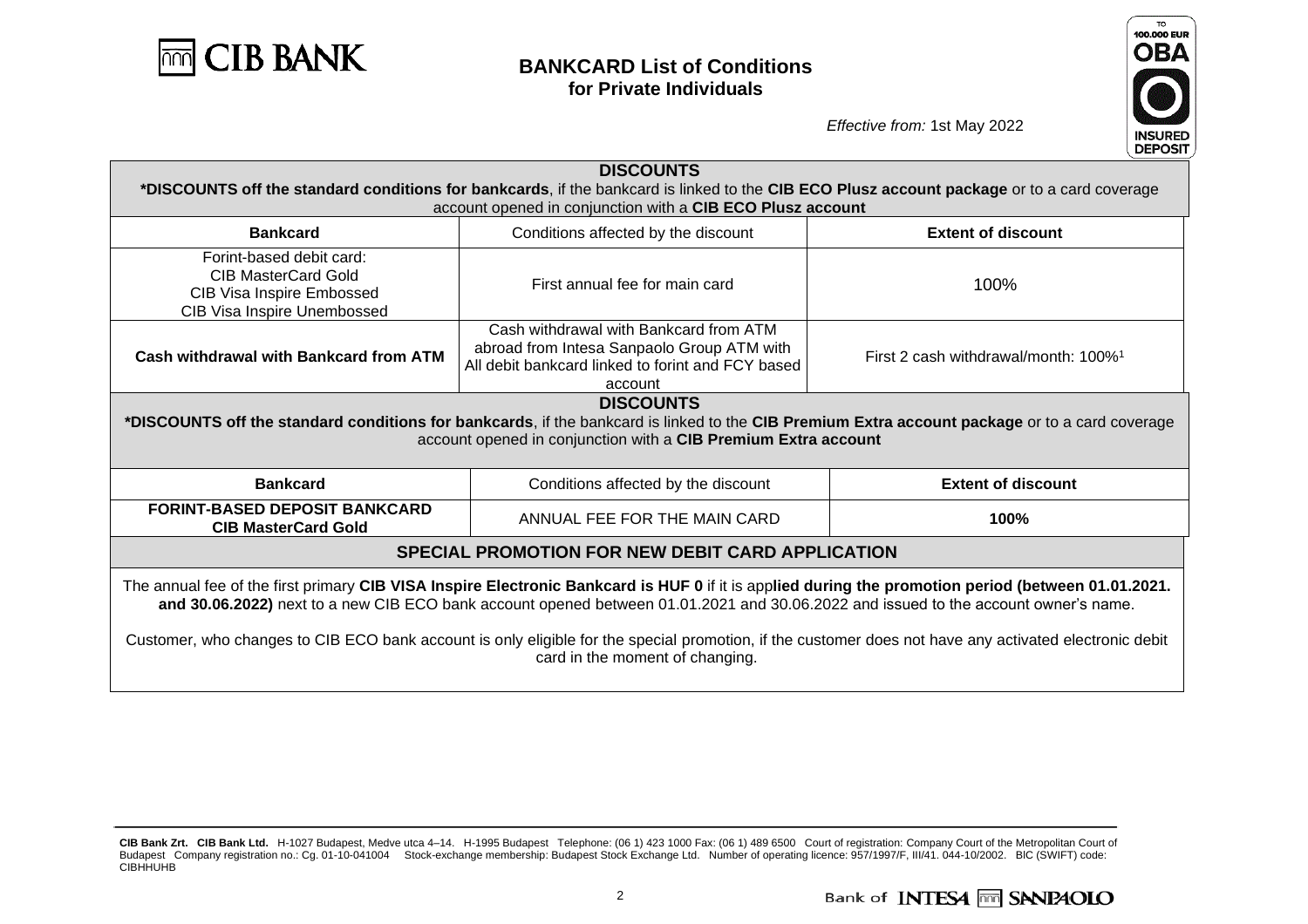



|                                                                                 | <b>FORINT-BASED DEBIT BANKCARDS</b>                                                                                          |                                                                      |                                         |                                                                                                                             |  |  |
|---------------------------------------------------------------------------------|------------------------------------------------------------------------------------------------------------------------------|----------------------------------------------------------------------|-----------------------------------------|-----------------------------------------------------------------------------------------------------------------------------|--|--|
| <b>Bankcard</b><br>(may be applied for)                                         | <b>CIB Visa Inspire Electronic Bankcard</b>                                                                                  | <b>CIB Visa Inspire</b><br><b>Embossed</b><br>Bankcard <sup>10</sup> | <b>CIB</b><br><b>MasterCard</b><br>Gold | <b>CIB Visa Internet</b><br>Card <sup>2</sup>                                                                               |  |  |
| <b>ANNUAL FEE FOR</b><br><b>PRIMARY CARD3</b>                                   | <b>HUF 4 844</b><br>Annual fee for CIB VISA Inspire primary card for a CIB XL Private Account<br>or CIB Basic Account: HUF 0 | <b>HUF 9 001</b>                                                     | HUF 26 111*                             | <b>HUF 1852</b><br>HUF 0 for the following<br>accounts:<br><b>XL Transfer Private</b><br>Account, Online<br>Account Package |  |  |
| <b>ANNUAL FEE FOR</b><br><b>SUPPLEMENTARY</b><br>CARD <sup>3</sup>              | <b>HUF 4 844</b>                                                                                                             | <b>HUF 9 001</b>                                                     | HUF 20 141                              | <b>HUF 1 852</b>                                                                                                            |  |  |
| <b>Transaction fees and</b><br>commissions (per<br><b>Bankcard Transaction)</b> |                                                                                                                              |                                                                      |                                         |                                                                                                                             |  |  |
| <b>Purchase in Hungary</b>                                                      | HUF 0                                                                                                                        | HUF 0                                                                |                                         | HUF 0                                                                                                                       |  |  |
| <b>Purchase Abroad</b>                                                          | HUF 0                                                                                                                        | HUF 0                                                                |                                         | (may only be used for<br>making purchases over<br>the internet)                                                             |  |  |

**CIB Bank Zrt. CIB Bank Ltd.** H-1027 Budapest, Medve utca 4–14. H-1995 Budapest Telephone: (06 1) 423 1000 Fax: (06 1) 489 6500 Court of registration: Company Court of the Metropolitan Court of Budapest Company registration no.: Cg. 01-10-041004 Stock-exchange membership: Budapest Stock Exchange Ltd. Number of operating licence: 957/1997/F, III/41. 044-10/2002. BIC (SWIFT) code: CIBHHUHB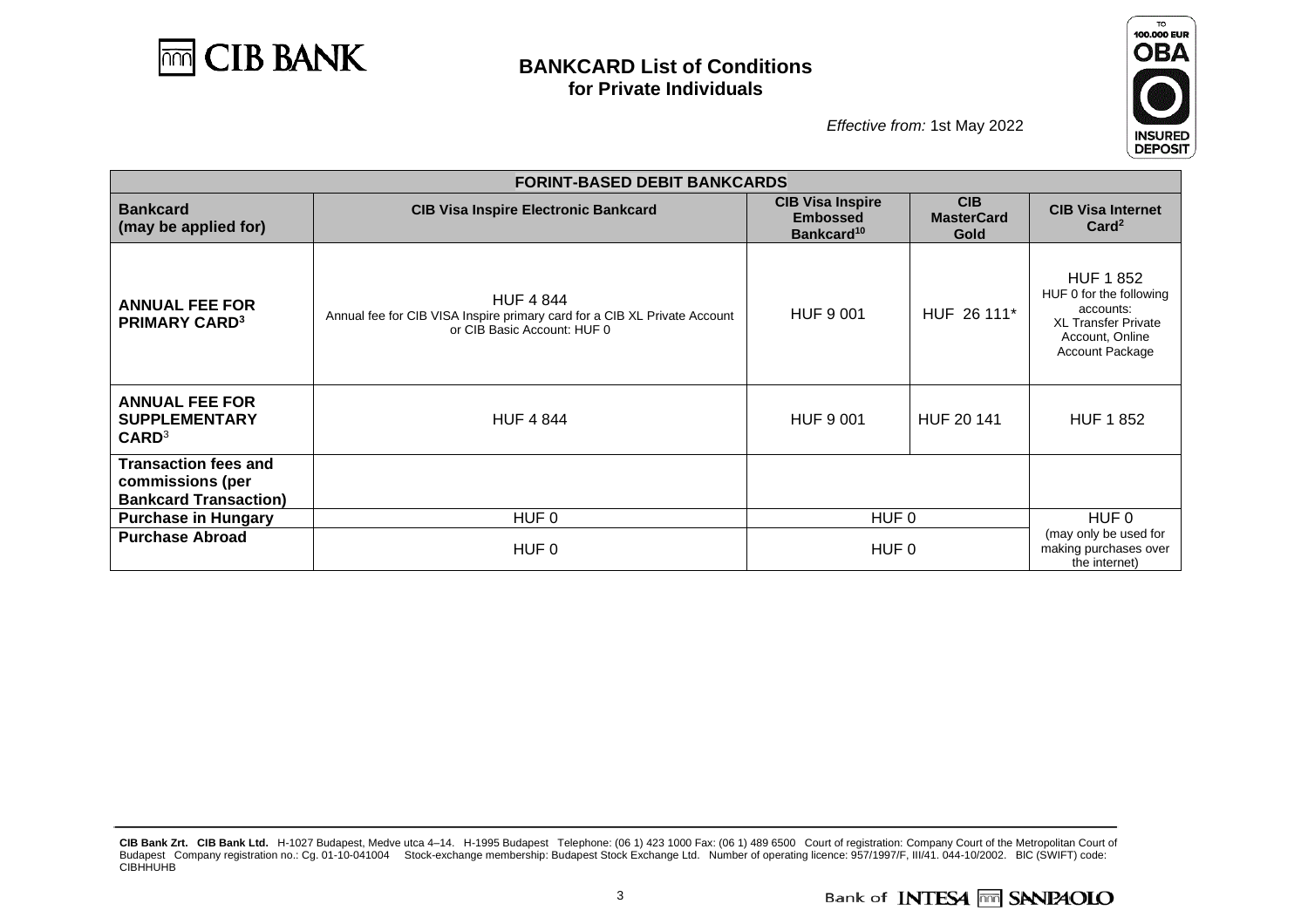



| <b>FORINT-BASED DEBIT BANKCARDS</b>                                                   |                                                       |                                                                                                  |                                                                                                                     |                                               |
|---------------------------------------------------------------------------------------|-------------------------------------------------------|--------------------------------------------------------------------------------------------------|---------------------------------------------------------------------------------------------------------------------|-----------------------------------------------|
| <b>Bankcard</b><br>(may be applied for)                                               | <b>CIB Visa Inspire</b><br><b>Electronic Bankcard</b> | CIB Visa Inspire Embossed Bankcard <sup>10</sup>                                                 | <b>CIB MasterCard Gold</b>                                                                                          | <b>CIB Visa Internet</b><br>Card <sup>2</sup> |
| Cash withdrawal with<br><b>Bankcard from ATM<sup>4</sup></b>                          |                                                       |                                                                                                  |                                                                                                                     |                                               |
| From ATM operated<br>by CIB Bank <sup>5</sup>                                         |                                                       | <b>HUF 908</b>                                                                                   | <b>HUF 388</b>                                                                                                      | Not available                                 |
| In Hungary, from non-<br>CIB Bank (hereinafter:<br>third-party) ATM in<br>HUF and EUR |                                                       | <b>HUF 908</b>                                                                                   | <b>HUF 651</b>                                                                                                      | Not available                                 |
| Abroad, from Intesa<br>SanPaolo bank<br>group's ATMs <sup>6</sup>                     |                                                       | HUF <sub>0</sub>                                                                                 | <b>HUF 3 390</b><br>Except: ATMs<br>operating in EEC<br>member countries<br>where in case of<br><b>EUR, HUF 651</b> | Not available                                 |
| Abroad, from other<br><b>ATM</b>                                                      |                                                       | <b>HUF 3 390</b><br>Except: ATMs operating in EEC member countries where in case of EUR, HUF 908 |                                                                                                                     |                                               |
| <b>Cash deposit with</b><br><b>Bankcard to ATM</b>                                    |                                                       |                                                                                                  |                                                                                                                     |                                               |
| To ATM operated by<br>CIB Bank with<br>envelope                                       |                                                       | $0.2$ % + HUF 30 <sup>10</sup>                                                                   | $0,2% + HUF 3010$                                                                                                   | Not available                                 |
| To ATM operated by<br>CIB Bank with<br>immediately credited<br>deposit                |                                                       | $0.2$ % + HUF 30 <sup>10</sup>                                                                   | $0.2 % + HUF 3010$                                                                                                  | Not available                                 |

**CIB Bank Zrt. CIB Bank Ltd.** H-1027 Budapest, Medve utca 4–14. H-1995 Budapest Telephone: (06 1) 423 1000 Fax: (06 1) 489 6500 Court of registration: Company Court of the Metropolitan Court of Budapest Company registration no.: Cg. 01-10-041004 Stock-exchange membership: Budapest Stock Exchange Ltd. Number of operating licence: 957/1997/F, III/41. 044-10/2002. BIC (SWIFT) code: CIBHHUHB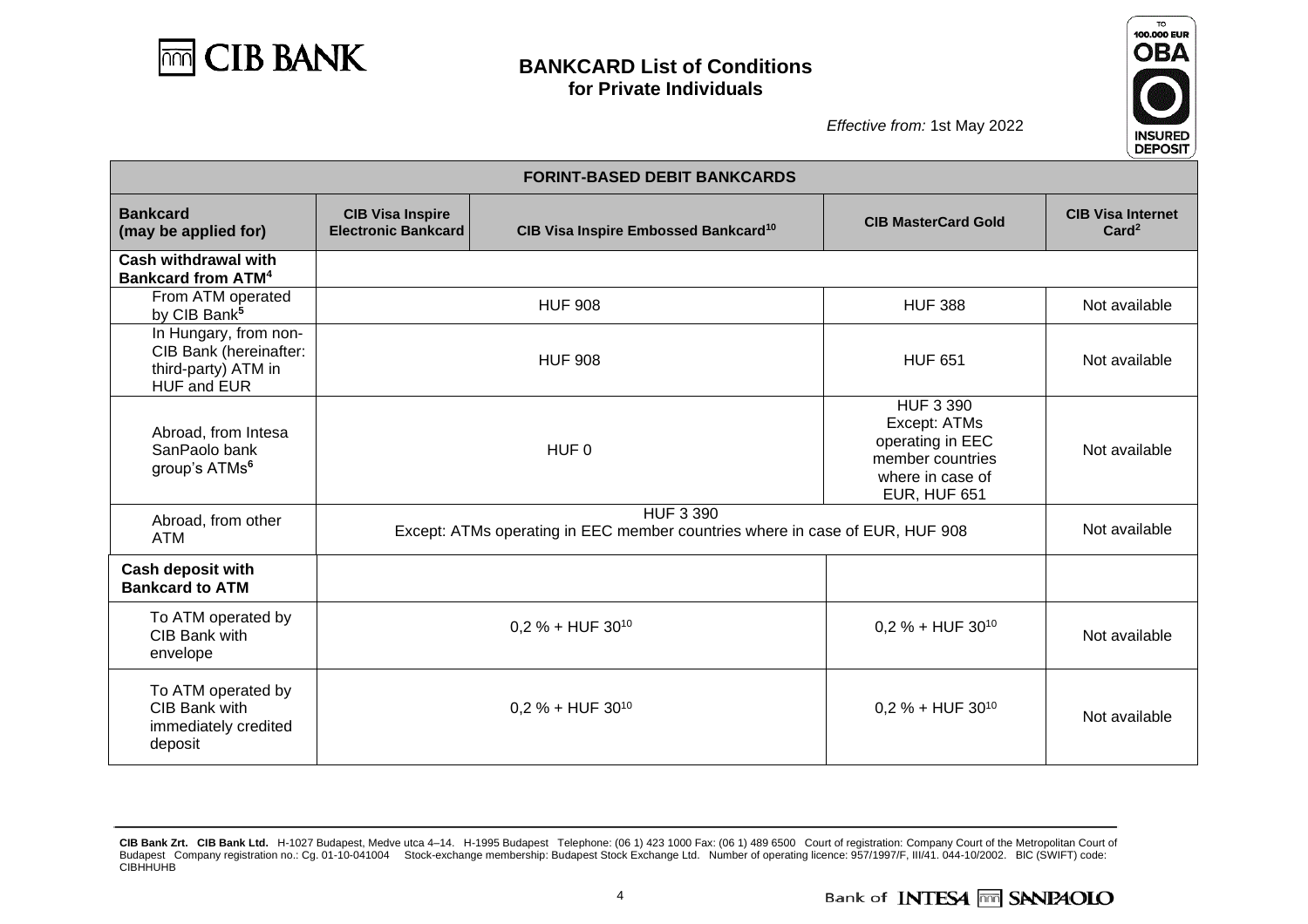



|                                                             | <b>FORINT-BASED DEBIT BANKCARDS</b>                                                                                 |                                                  |                               |                                               |  |
|-------------------------------------------------------------|---------------------------------------------------------------------------------------------------------------------|--------------------------------------------------|-------------------------------|-----------------------------------------------|--|
| <b>Bankcard</b><br>(may be applied for)                     | <b>CIB Visa Inspire</b><br><b>Electronic Bankcard</b>                                                               | CIB Visa Inspire Embossed Bankcard <sup>10</sup> | <b>CIB MasterCard</b><br>Gold | <b>CIB Visa Internet</b><br>Card <sup>2</sup> |  |
| Over-the-counter cash<br>withdrawal with<br><b>Bankcard</b> |                                                                                                                     |                                                  |                               |                                               |  |
| At third-party bank<br>and at post offices, in<br>Hungary   | 2,012%, min. HUF 1 613, max. HUF 161 508                                                                            |                                                  |                               | Not available                                 |  |
| Other financial<br>institute abroad                         | <b>HUF 6727</b><br>Except: in EEC member countries where in case of EUR 2,012%, min. HUF 1 613, max. HUF<br>161 508 |                                                  |                               | Not available                                 |  |
| Balance inquiry via<br><b>CIB ATM</b>                       | <b>HUF 74</b>                                                                                                       |                                                  |                               | Not available                                 |  |
| <b>SENDING OF</b><br><b>BANKCARD BY POST</b>                | HUF 0                                                                                                               |                                                  |                               |                                               |  |
| <b>COLLECTION OF</b><br><b>BANKCARD AT BRANCH</b>           | <b>HUF 2 943</b>                                                                                                    |                                                  |                               |                                               |  |
| <b>CARD BLOCKING FEE (if</b><br>not initiated by CIB Bank)  |                                                                                                                     | HUF 0                                            | HUF 0                         | HUF 0                                         |  |

**CIB Bank Zrt. CIB Bank Ltd.** H-1027 Budapest, Medve utca 4–14. H-1995 Budapest Telephone: (06 1) 423 1000 Fax: (06 1) 489 6500 Court of registration: Company Court of the Metropolitan Court of Budapest Company registration no.: Cg. 01-10-041004 Stock-exchange membership: Budapest Stock Exchange Ltd. Number of operating licence: 957/1997/F, III/41. 044-10/2002. BIC (SWIFT) code: CIBHHUHB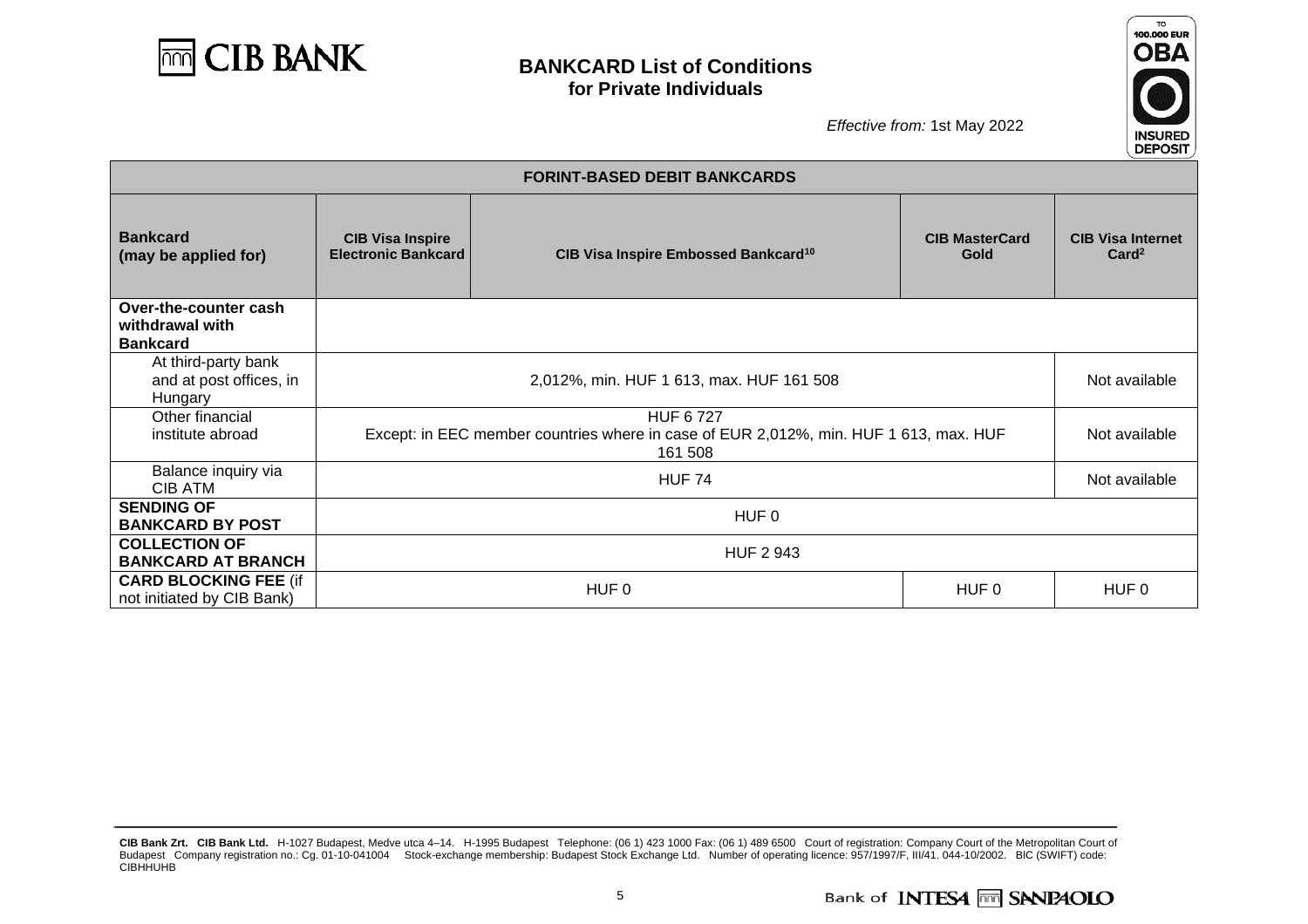



|                                                                                  | <b>FORINT-BASED DEBIT BANKCARDS</b>         |                                                                      |                                      |                                               |  |  |
|----------------------------------------------------------------------------------|---------------------------------------------|----------------------------------------------------------------------|--------------------------------------|-----------------------------------------------|--|--|
| <b>Bankcard</b><br>(may be applied for)                                          | <b>CIB Visa Inspire Electronic Bankcard</b> | <b>CIB Visa Inspire</b><br><b>Embossed</b><br>Bankcard <sup>10</sup> | <b>CIB MasterCard</b><br><b>Gold</b> | <b>CIB Visa Internet</b><br>Card <sup>2</sup> |  |  |
| <b>CARD REPLACEMENT</b><br><b>FEE</b>                                            |                                             |                                                                      |                                      |                                               |  |  |
| Due to a fault in the<br>magnetic stripe or chip                                 |                                             | HUF <sub>0</sub>                                                     |                                      |                                               |  |  |
| In the case of a Bankcard<br>lost in the post                                    |                                             | HUF 0                                                                |                                      |                                               |  |  |
| In other cases                                                                   | <b>HUF 1 624</b>                            | <b>HUF 1 624</b>                                                     | <b>HUF 1791</b>                      | <b>HUF 805</b>                                |  |  |
| <b>Expedited Bankcard</b><br>replacement abroad                                  | not possible                                | USD 254.05                                                           | <b>USD 282.27</b>                    | Not available                                 |  |  |
| <b>EXPEDITED CASH</b><br><b>WITHDRAWAL (abroad)</b>                              | not possible                                | <b>USD 197.6</b>                                                     | <b>USD 197.6</b>                     | Not available                                 |  |  |
| <b>FEE FOR</b><br><b>CANCELLATION OF</b><br><b>EXPEDITED</b><br><b>PROCEDURE</b> | not possible                                | <b>USD 56.45</b>                                                     | <b>USD 56.45</b>                     | Not available                                 |  |  |

**CIB Bank Zrt. CIB Bank Ltd.** H-1027 Budapest, Medve utca 4–14. H-1995 Budapest Telephone: (06 1) 423 1000 Fax: (06 1) 489 6500 Court of registration: Company Court of the Metropolitan Court of Budapest Company registration no.: Cg. 01-10-041004 Stock-exchange membership: Budapest Stock Exchange Ltd. Number of operating licence: 957/1997/F, III/41. 044-10/2002. BIC (SWIFT) code: CIBHHUHB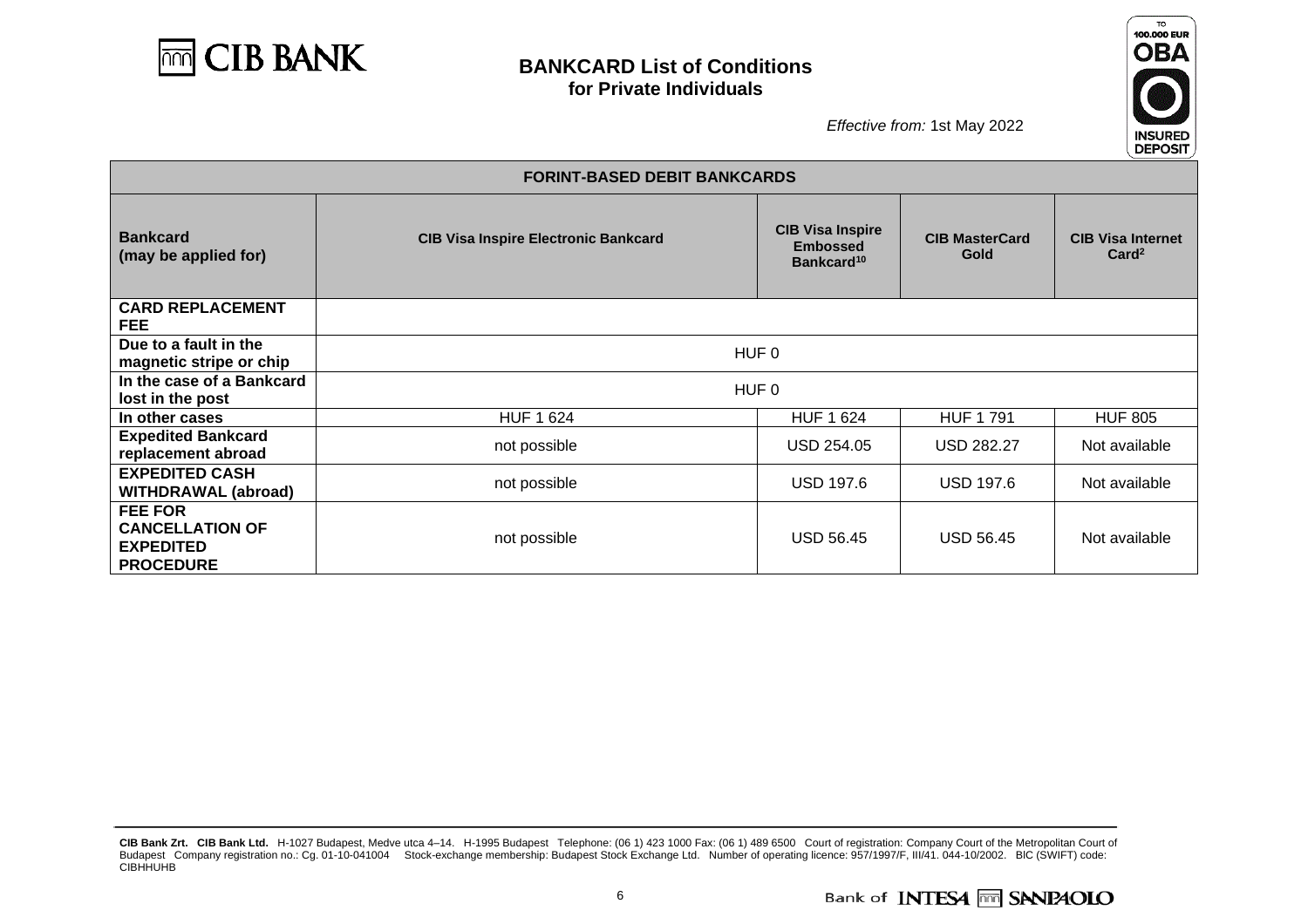



|                                                      |                                                       | <b>FORINT-BASED DEBIT BANKCARDS</b> |                                                                      |                               |                                               |
|------------------------------------------------------|-------------------------------------------------------|-------------------------------------|----------------------------------------------------------------------|-------------------------------|-----------------------------------------------|
| <b>Bankcard</b><br>(may be applied for)              | <b>CIB Visa Inspire</b><br><b>Electronic Bankcard</b> |                                     | <b>CIB Visa Inspire</b><br><b>Embossed</b><br>Bankcard <sup>10</sup> | <b>CIB MasterCard</b><br>Gold | <b>CIB Visa Internet</b><br>Card <sup>2</sup> |
| <b>BANKCARD PIN CODE</b><br><b>REPLACEMENT FEE</b>   |                                                       |                                     |                                                                      |                               |                                               |
| In the case of PIN code<br>lost in post              |                                                       | HUF 0                               |                                                                      |                               | Not available                                 |
| In other cases                                       |                                                       | <b>HUF 449</b>                      |                                                                      |                               | Not available                                 |
| <b>CARD USAGE BASIC</b><br>LIMITS <sup>7</sup>       |                                                       |                                     |                                                                      |                               |                                               |
| Cash withdrawal with<br><b>Bankcard, daily limit</b> |                                                       | HUF 150 000                         |                                                                      | HUF 250 000                   | Not available                                 |
| For purchases, daily limit                           |                                                       | HUF 100 000                         | HUF 250 000                                                          | HUF 500 000                   | HUF 50 000                                    |
| <b>Limit modification fee</b>                        | HUF 0                                                 |                                     |                                                                      |                               |                                               |
| <b>MAXIMUM AMOUNT OF</b><br><b>CARD USAGE LIMIT</b>  |                                                       |                                     |                                                                      |                               |                                               |
| Cash withdrawal with<br><b>Bankcard, daily limit</b> |                                                       | HUF 1 000 000                       | HUF 1 000 000                                                        | HUF 1 000 000                 | Not available                                 |

**CIB Bank Zrt. CIB Bank Ltd.** H-1027 Budapest, Medve utca 4–14. H-1995 Budapest Telephone: (06 1) 423 1000 Fax: (06 1) 489 6500 Court of registration: Company Court of the Metropolitan Court of Budapest Company registration no.: Cg. 01-10-041004 Stock-exchange membership: Budapest Stock Exchange Ltd. Number of operating licence: 957/1997/F, III/41. 044-10/2002. BIC (SWIFT) code: CIBHHUHB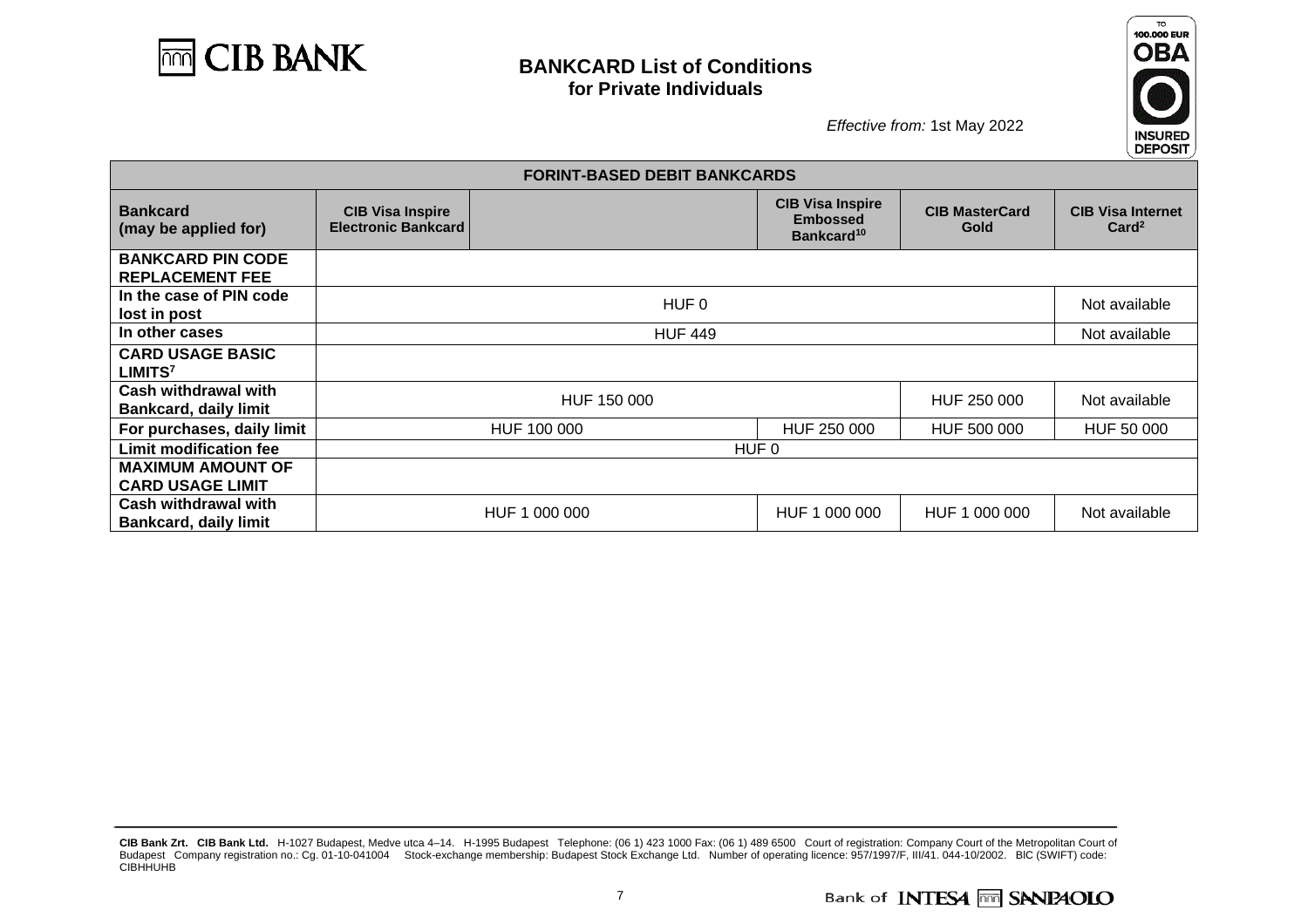



| <b>FCY-BASED DEBIT BANKCARDS</b>                                                       |                                                                                                                                                                                                            |                                                                                                                                                                                                            |  |
|----------------------------------------------------------------------------------------|------------------------------------------------------------------------------------------------------------------------------------------------------------------------------------------------------------|------------------------------------------------------------------------------------------------------------------------------------------------------------------------------------------------------------|--|
| <b>Bankcard</b><br>(may be applied for)                                                | <b>CIB Visa Inspire Embossed Bankcard (USD)</b>                                                                                                                                                            | <b>CIB Visa Inspire Embossed Bankcard (EUR)</b>                                                                                                                                                            |  |
| <b>ANNUAL FEE FOR PRIMARY CARD3</b>                                                    | <b>USD 34,57</b>                                                                                                                                                                                           | EUR 29,33                                                                                                                                                                                                  |  |
| ANNUAL FEE FOR SUPPLEMENTARY<br>CARD <sup>3</sup>                                      | <b>USD 34,57</b>                                                                                                                                                                                           | EUR 29,33                                                                                                                                                                                                  |  |
| <b>TRANSACTION FEES AND</b><br><b>COMMISSIONS (per Bankcard</b><br><b>Transaction)</b> |                                                                                                                                                                                                            |                                                                                                                                                                                                            |  |
| <b>Purchase in Hungary</b>                                                             | USD <sub>0</sub>                                                                                                                                                                                           | EUR <sub>0</sub>                                                                                                                                                                                           |  |
| <b>Purchase abroad</b>                                                                 | USD <sub>0</sub>                                                                                                                                                                                           | EUR <sub>0</sub>                                                                                                                                                                                           |  |
| <b>Cash withdrawal with Bankcard from</b><br>ATM <sup>4</sup>                          |                                                                                                                                                                                                            |                                                                                                                                                                                                            |  |
| From ATM operated by CIB Bank <sup>5</sup>                                             | <b>USD 2,94</b>                                                                                                                                                                                            | <b>EUR 2,16</b>                                                                                                                                                                                            |  |
| In Hungary, from non-CIB Bank<br>(hereinafter: third-party) ATM                        | <b>USD 3,98</b>                                                                                                                                                                                            | <b>EUR 2,92</b>                                                                                                                                                                                            |  |
| <b>Abroad</b>                                                                          | <b>USD 9.10</b><br>with CIB Visa Inspire Embossed Bankcard (USD): 0<br>USD from Intesa Sanpaolo bank group's ATMs <sup>6</sup><br>ATMs operating in EEC member countries where in<br>case of EUR, USD 3,98 | <b>EUR 7,30</b><br>with CIB Visa Inspire Embossed Bankcard (EUR): 0<br>USD from Intesa Sanpaolo bank group's ATMs <sup>6</sup><br>ATMs operating in EEC member countries where in<br>case of EUR, EUR 2,92 |  |
| Over-the-counter cash withdrawal with<br><b>Bankcard</b>                               |                                                                                                                                                                                                            |                                                                                                                                                                                                            |  |
| At third-party bank and at post offices,<br>in Hungary                                 | 0.603%, min. USD 4,75                                                                                                                                                                                      | 0.630%, min. EUR 3,56                                                                                                                                                                                      |  |
| At a third-party financial institution<br>abroad                                       | <b>USD 45,62</b><br>Except in EEC member countries where in case of<br>EUR, 0603%, min. USD 4,75                                                                                                           | EUR 31,69<br>Except in EEC member countries where in case of<br>EUR, 0.630%, min. EUR 3,56                                                                                                                 |  |
| SENDING OF BANKCARD BY POST                                                            |                                                                                                                                                                                                            | HUF <sub>0</sub>                                                                                                                                                                                           |  |
| <b>COLLECTION OF BANKCARD AT</b><br><b>BRANCH</b>                                      | <b>HUF 2 801</b>                                                                                                                                                                                           |                                                                                                                                                                                                            |  |
| <b>CARD BLOCKING FEE (if not initiated by</b><br>CIB Bank)                             | HUF $0^7$                                                                                                                                                                                                  | HUF $07$                                                                                                                                                                                                   |  |

**CIB Bank Zrt. CIB Bank Ltd.** H-1027 Budapest, Medve utca 4–14. H-1995 Budapest Telephone: (06 1) 423 1000 Fax: (06 1) 489 6500 Court of registration: Company Court of the Metropolitan Court of Budapest Company registration no.: Cg. 01-10-041004 Stock-exchange membership: Budapest Stock Exchange Ltd. Number of operating licence: 957/1997/F, III/41. 044-10/2002. BIC (SWIFT) code: CIBHHUHB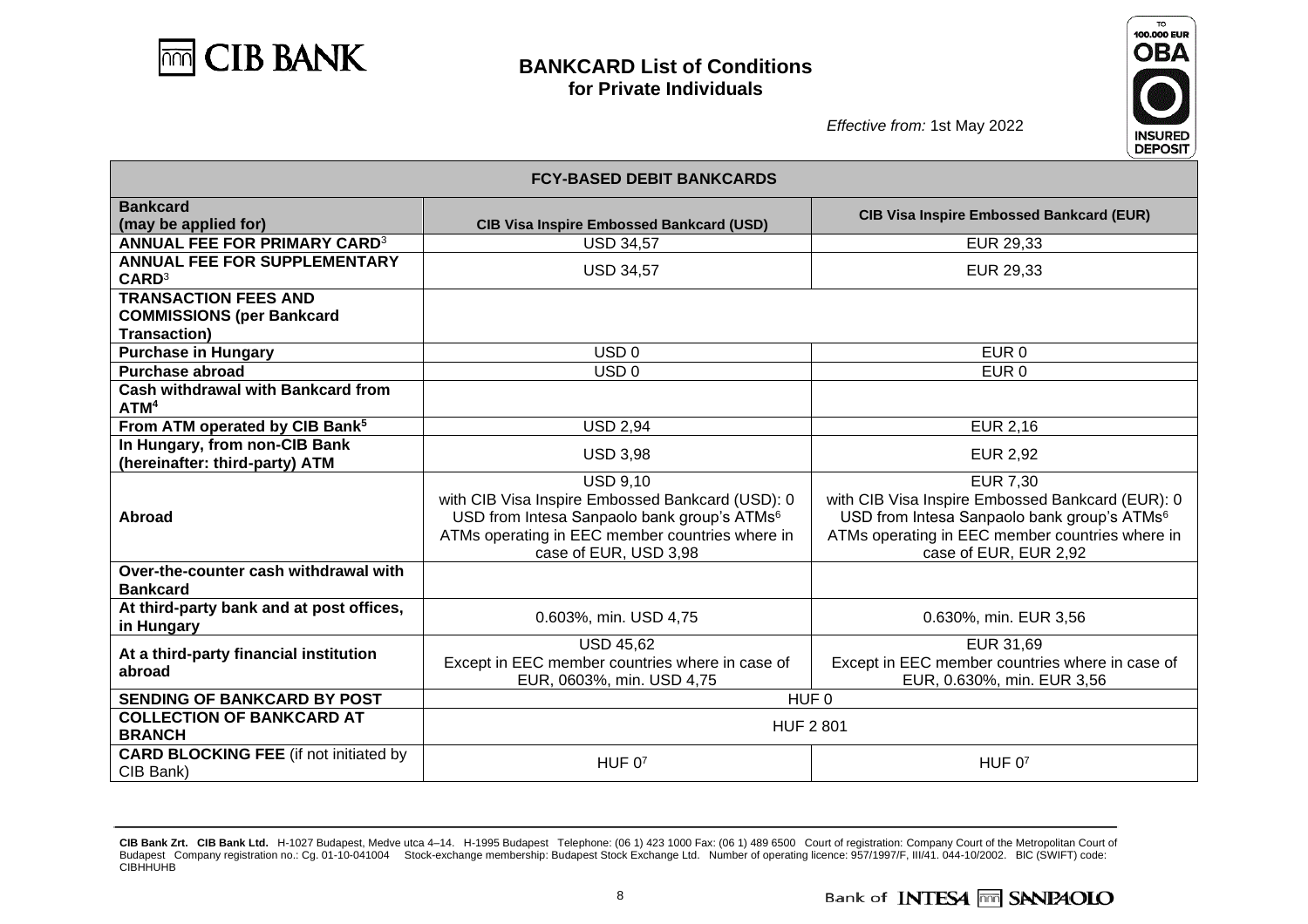



| <b>FCY-BASED DEBIT BANKCARDS</b>                             |                                                                                                                                                                 |                                                                                                                                                                 |  |  |
|--------------------------------------------------------------|-----------------------------------------------------------------------------------------------------------------------------------------------------------------|-----------------------------------------------------------------------------------------------------------------------------------------------------------------|--|--|
| <b>Bankcard</b><br>(may be applied for)                      | <b>CIB Visa Inspire Embossed Bankcard (USD)</b>                                                                                                                 | <b>CIB Visa Inspire Embossed Bankcard (EUR)</b>                                                                                                                 |  |  |
| <b>CARD REPLACEMENT FEE</b>                                  |                                                                                                                                                                 |                                                                                                                                                                 |  |  |
| Due to a fault in the magnetic stripe or<br>chip             | USD <sub>0</sub>                                                                                                                                                | EUR 0                                                                                                                                                           |  |  |
| In the case of a Bankcard lost in the<br>post                | USD <sub>0</sub>                                                                                                                                                | EUR 0                                                                                                                                                           |  |  |
| In other cases                                               | <b>USD 6,14</b>                                                                                                                                                 | <b>EUR 5,19</b>                                                                                                                                                 |  |  |
| <b>Expedited Bankcard replacement</b><br>abroad              | <b>USD 254.05</b>                                                                                                                                               | EUR 203.24                                                                                                                                                      |  |  |
| <b>EXPEDITED CASH WITHDRAWAL</b><br>(abroad)                 | <b>USD 197.6</b>                                                                                                                                                | EUR 158.07                                                                                                                                                      |  |  |
| <b>FEE FOR CANCELLATION OF</b><br><b>EXPEDITED PROCEDURE</b> | <b>USD 56.45</b>                                                                                                                                                | EUR 45.16                                                                                                                                                       |  |  |
| <b>BANKCARD PIN CODE REPLACEMENT</b><br><b>FEE</b>           |                                                                                                                                                                 |                                                                                                                                                                 |  |  |
| In the case of PIN code lost in post                         | USD <sub>0</sub>                                                                                                                                                | EUR <sub>0</sub>                                                                                                                                                |  |  |
| In other cases                                               | <b>USD 1,70</b>                                                                                                                                                 | <b>EUR 1,44</b>                                                                                                                                                 |  |  |
| <b>CARD USAGE BASIC LIMITS7</b>                              |                                                                                                                                                                 |                                                                                                                                                                 |  |  |
| Cash withdrawal with Bankcard, daily<br>limit                | In the case of contracts concluded by 18 February 2014:<br><b>USD 500</b><br>In the case of contracts concluded on or after 19 February 2014:<br><b>USD 700</b> | In the case of contracts concluded by 18 February 2014:<br><b>EUR 400</b><br>In the case of contracts concluded on or after 19 February 2014:<br><b>EUR 500</b> |  |  |
| For purchases, daily limit                                   | <b>USD 1 000</b>                                                                                                                                                | <b>EUR 800</b>                                                                                                                                                  |  |  |
| <b>MAXIMUM AMOUNT OF CARD USAGE</b><br><b>LIMIT</b>          |                                                                                                                                                                 |                                                                                                                                                                 |  |  |
| Cash withdrawal with Bankcard, daily<br>limit                | <b>USD 4 500</b>                                                                                                                                                | EUR 3 500                                                                                                                                                       |  |  |

**CIB Bank Zrt. CIB Bank Ltd.** H-1027 Budapest, Medve utca 4–14. H-1995 Budapest Telephone: (06 1) 423 1000 Fax: (06 1) 489 6500 Court of registration: Company Court of the Metropolitan Court of Budapest Company registration no.: Cg. 01-10-041004 Stock-exchange membership: Budapest Stock Exchange Ltd. Number of operating licence: 957/1997/F, III/41. 044-10/2002. BIC (SWIFT) code: CIBHHUHB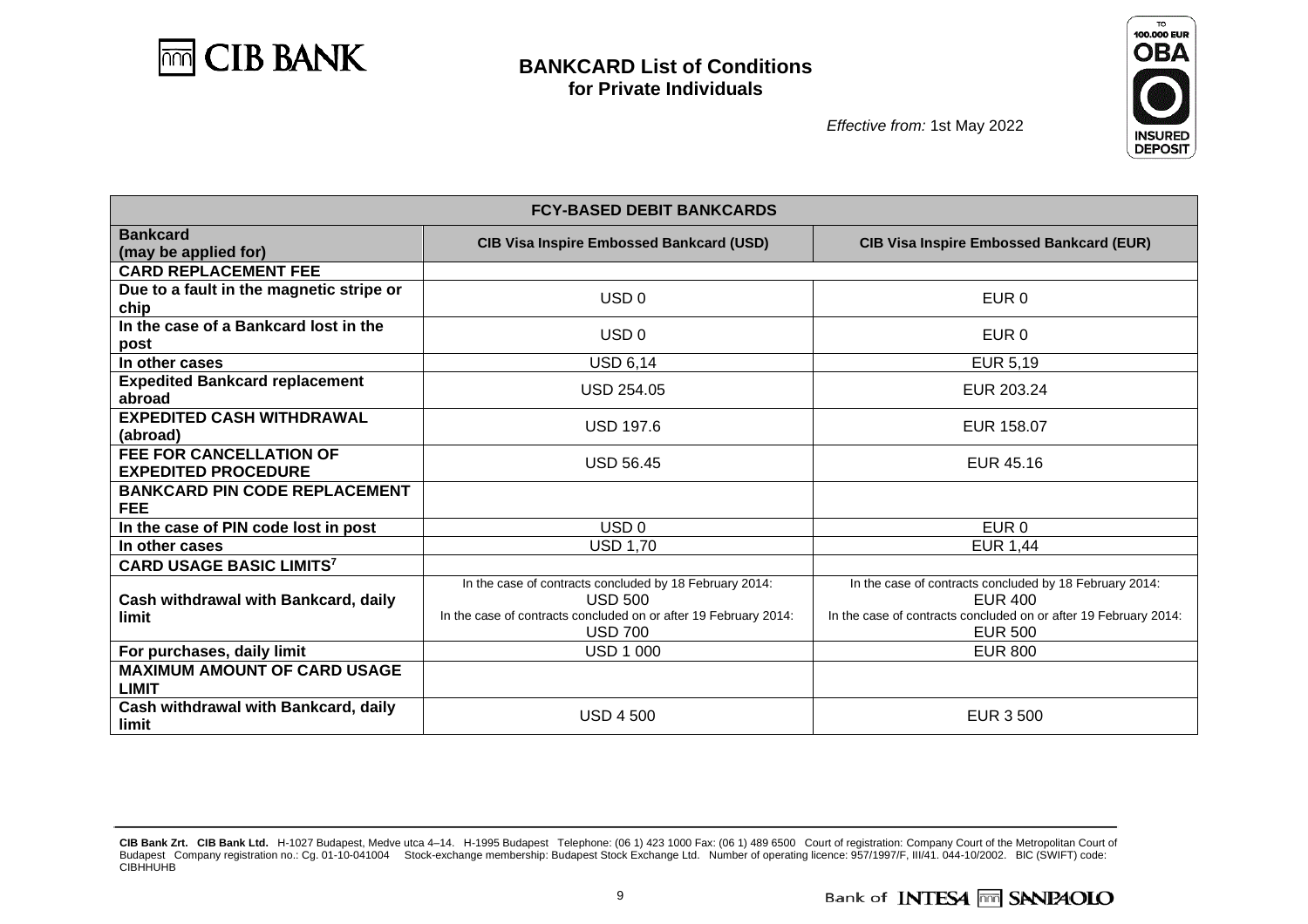



| <b>RELATED SERVICES</b>                                                                |                                                                                                |                       |                            |  |
|----------------------------------------------------------------------------------------|------------------------------------------------------------------------------------------------|-----------------------|----------------------------|--|
| <b>Bankcard</b>                                                                        | CIB Visa Inspire Electronic Bankcard <sup>1</sup><br><b>CIB Visa Inspire Embossed Bankcard</b> |                       | <b>CIB MasterCard Gold</b> |  |
| <b>Annual fee for CIB Travel Protection</b><br>14-70 years old <sup>8</sup>            |                                                                                                | <b>HUF 3 480</b>      | HUF 0                      |  |
| <b>Annual fee for CIB Travel Protection</b><br>70-75 years old $8$                     |                                                                                                | <b>HUF 6 960</b>      | HUF 0                      |  |
| <b>CIB Travel Protection GOLD Package</b>                                              |                                                                                                | Not available         | HUF <sub>0</sub>           |  |
| <b>CIB Travel Protection</b><br><b>Family Pack</b>                                     | <b>HUF 8700 /year</b>                                                                          |                       | <b>HUF 14 000</b>          |  |
| <b>CIB Travel Protection</b><br><b>Car Roadside Assistance</b>                         | <b>HUF 2880 /year</b>                                                                          |                       |                            |  |
| Daily fee for CIB Supplementary Travel<br>Insurance (until the age of 90) <sup>8</sup> |                                                                                                |                       |                            |  |
| <b>Supplementary Travel Insurance Silver</b><br>Package                                | <b>HUF 450 /day</b>                                                                            |                       |                            |  |
| <b>Supplementary Travel Insurance Silver</b><br>winter sport                           | HUF 490 / day/ person                                                                          |                       |                            |  |
| <b>Supplementary Travel Insurance Silver</b><br>Package summer sport                   | HUF 585 / day/ person                                                                          |                       |                            |  |
| <b>Supplementary Travel Insurance Silver</b><br><b>Package Gold Package</b>            | HUF 620 / day/ person                                                                          |                       |                            |  |
| <b>Supplementary Travel Insurance Gold</b><br>winter sport                             | HUF 750 / day/ person                                                                          |                       |                            |  |
| <b>Supplementary Travel Insurance Gold</b><br>summer sport                             |                                                                                                | HUF 795 / day/ person |                            |  |

**CIB Bank Zrt. CIB Bank Ltd.** H-1027 Budapest, Medve utca 4–14. H-1995 Budapest Telephone: (06 1) 423 1000 Fax: (06 1) 489 6500 Court of registration: Company Court of the Metropolitan Court of Budapest Company registration no.: Cg. 01-10-041004 Stock-exchange membership: Budapest Stock Exchange Ltd. Number of operating licence: 957/1997/F, III/41. 044-10/2002. BIC (SWIFT) code: CIBHHUHB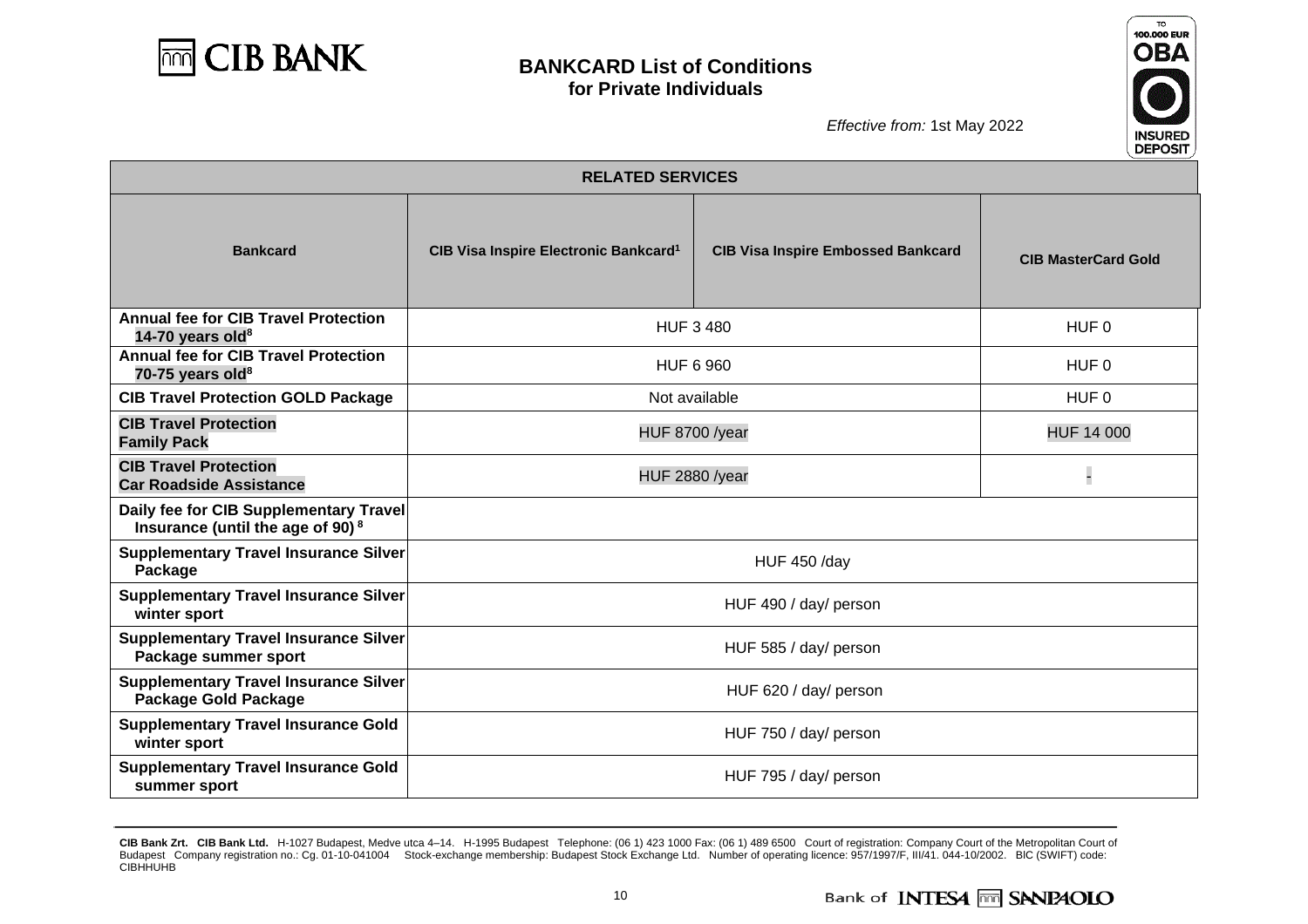



|                                                                       |                       | -- - - - |  |
|-----------------------------------------------------------------------|-----------------------|----------|--|
| <b>Supplementary Travel Insurance</b><br><b>Platinum Package</b>      | HUF 820 / day/ person |          |  |
| <b>Supplementary Travel Insurance</b><br><b>Platinum winter sport</b> | HUF 950 / day/ person |          |  |
| <b>Supplementary Travel Insurance</b><br><b>Platinum summer sport</b> | HUF 990 / day/ person |          |  |
| <b>CIB GOLD Assistance</b>                                            | Not available         | HUF 0    |  |

**CIB Bank Zrt. CIB Bank Ltd.** H-1027 Budapest, Medve utca 4–14. H-1995 Budapest Telephone: (06 1) 423 1000 Fax: (06 1) 489 6500 Court of registration: Company Court of the Metropolitan Court of Budapest Company registration no.: Cg. 01-10-041004 Stock-exchange membership: Budapest Stock Exchange Ltd. Number of operating licence: 957/1997/F, III/41. 044-10/2002. BIC (SWIFT) code: CIBHHUHB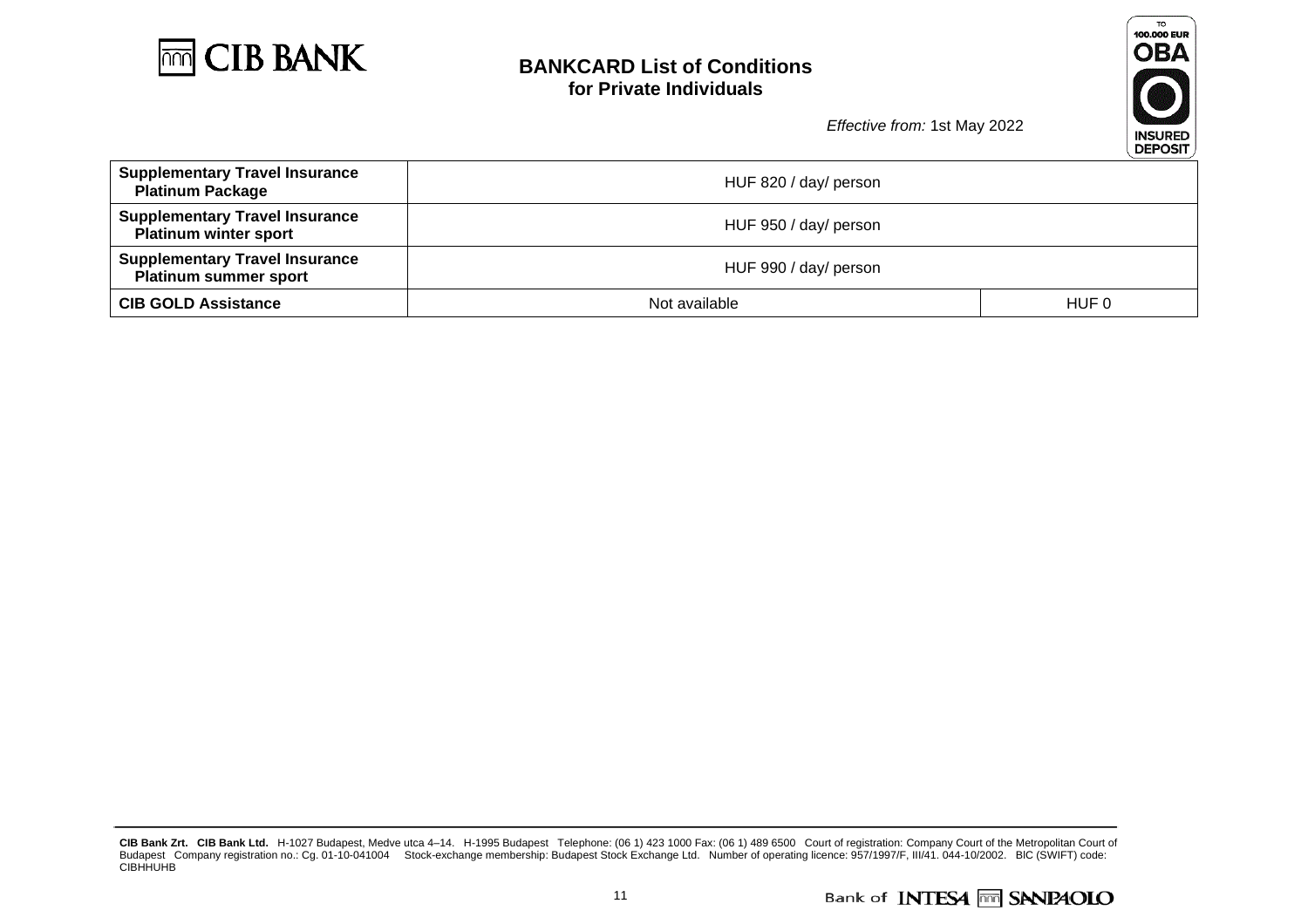



|                                   | <b>CURRENCY CONVERSION RULES RELATED TO THE USE OF BANKCARDS ABROAD</b>                                                                                                                                                                                                                                                                                                                                           |                                                                                                                                                                 |                                                                                                                                                           |                                                                                                                                                                                                                                                                |  |  |  |
|-----------------------------------|-------------------------------------------------------------------------------------------------------------------------------------------------------------------------------------------------------------------------------------------------------------------------------------------------------------------------------------------------------------------------------------------------------------------|-----------------------------------------------------------------------------------------------------------------------------------------------------------------|-----------------------------------------------------------------------------------------------------------------------------------------------------------|----------------------------------------------------------------------------------------------------------------------------------------------------------------------------------------------------------------------------------------------------------------|--|--|--|
|                                   |                                                                                                                                                                                                                                                                                                                                                                                                                   | Rules applied in the case of a BLOCKING of the amount of a bankcard transaction                                                                                 |                                                                                                                                                           |                                                                                                                                                                                                                                                                |  |  |  |
|                                   | (If the merchant offers to determine the amount of the transaction in a currency other than the currency of the transaction, calculated at the exchange rate applied by him, and the<br>cardholder approves it, then the merchant submits to the card company the thus calculated amount in the currency approved by the customer, for settlement, and the conversion<br>rules will then apply to this currency.) |                                                                                                                                                                 |                                                                                                                                                           |                                                                                                                                                                                                                                                                |  |  |  |
|                                   | Visa-type HUF-based                                                                                                                                                                                                                                                                                                                                                                                               | <b>MasterCard-type HUF-based</b>                                                                                                                                | Visa-type EUR-based                                                                                                                                       | <b>Visa-type USD-based</b>                                                                                                                                                                                                                                     |  |  |  |
|                                   | <b>Bankcards</b><br><b>CURRENCY OF BANKCARD TRANSACTION</b>                                                                                                                                                                                                                                                                                                                                                       | <b>Bankcards</b>                                                                                                                                                | <b>Bankcards</b>                                                                                                                                          | <b>Bankcards</b>                                                                                                                                                                                                                                               |  |  |  |
| <b>HUF</b>                        | No conversion                                                                                                                                                                                                                                                                                                                                                                                                     | No conversion                                                                                                                                                   | The HUF amount is converted by the Bank<br>into EUR at its FX mid rate valid on the<br>day of the blocking                                                | The HUF amount is converted by the<br>Bank into USD at its FX mid rate valid on<br>the day of the blocking                                                                                                                                                     |  |  |  |
| <b>USD</b>                        | The amount of the transaction is converted<br>by VISA into EUR at the exchange rate<br>applied by it and valid on the day of the<br>blocking <sup>9</sup> , which the Bank converts into<br>HUF at its FX sell rate                                                                                                                                                                                               | The amount of the transaction is<br>converted by MasterCard into HUF at<br>the exchange rate applied by it and valid<br>on the day of the blocking <sup>9</sup> | The amount of the transaction is converted<br>by VISA into EUR at the exchange rate<br>applied by it and valid on the day of the<br>blocking              | No conversion                                                                                                                                                                                                                                                  |  |  |  |
| <b>EUR</b>                        | The EUR amount is converted by the Bank<br>into HUF at its FX mid rate valid on the day<br>of the blocking                                                                                                                                                                                                                                                                                                        | The amount of the transaction is<br>converted by MasterCard into HUF at<br>the exchange rate applied by it and valid<br>on the day of the blocking <sup>9</sup> | No conversion                                                                                                                                             | The EUR amount is converted by the<br>Bank into HUF at its FX sell rate valid on<br>the day of the blocking, and then, at its<br>mid rate, into USD                                                                                                            |  |  |  |
| <b>OTHER</b><br><b>CURRENCIES</b> | The amount of the transaction is converted<br>by VISA into EUR at the exchange rate<br>applied by it and valid on the day of the<br>blocking <sup>9</sup> , which the Bank converts into<br>HUF at its FX sell rate                                                                                                                                                                                               | The amount of the transaction is<br>converted by MasterCard into HUF at<br>the exchange rate applied by it and valid<br>on the day of the blocking <sup>9</sup> | The amount of the transaction is converted<br>by VISA into EUR at the exchange rate<br>applied by it and valid on the day of the<br>blocking <sup>9</sup> | The amount of the transaction is<br>converted by VISA into EUR at the<br>exchange rate applied by it and valid on<br>the day of the blocking <sup>9</sup> , which the Bank<br>converts into HUF at its FX sell rate, and<br>then, at the FX mid rate, into USD |  |  |  |

**CIB Bank Zrt. CIB Bank Ltd.** H-1027 Budapest, Medve utca 4–14. H-1995 Budapest Telephone: (06 1) 423 1000 Fax: (06 1) 489 6500 Court of registration: Company Court of the Metropolitan Court of Budapest Company registration no.: Cg. 01-10-041004 Stock-exchange membership: Budapest Stock Exchange Ltd. Number of operating licence: 957/1997/F, III/41. 044-10/2002. BIC (SWIFT) code: CIBHHUHB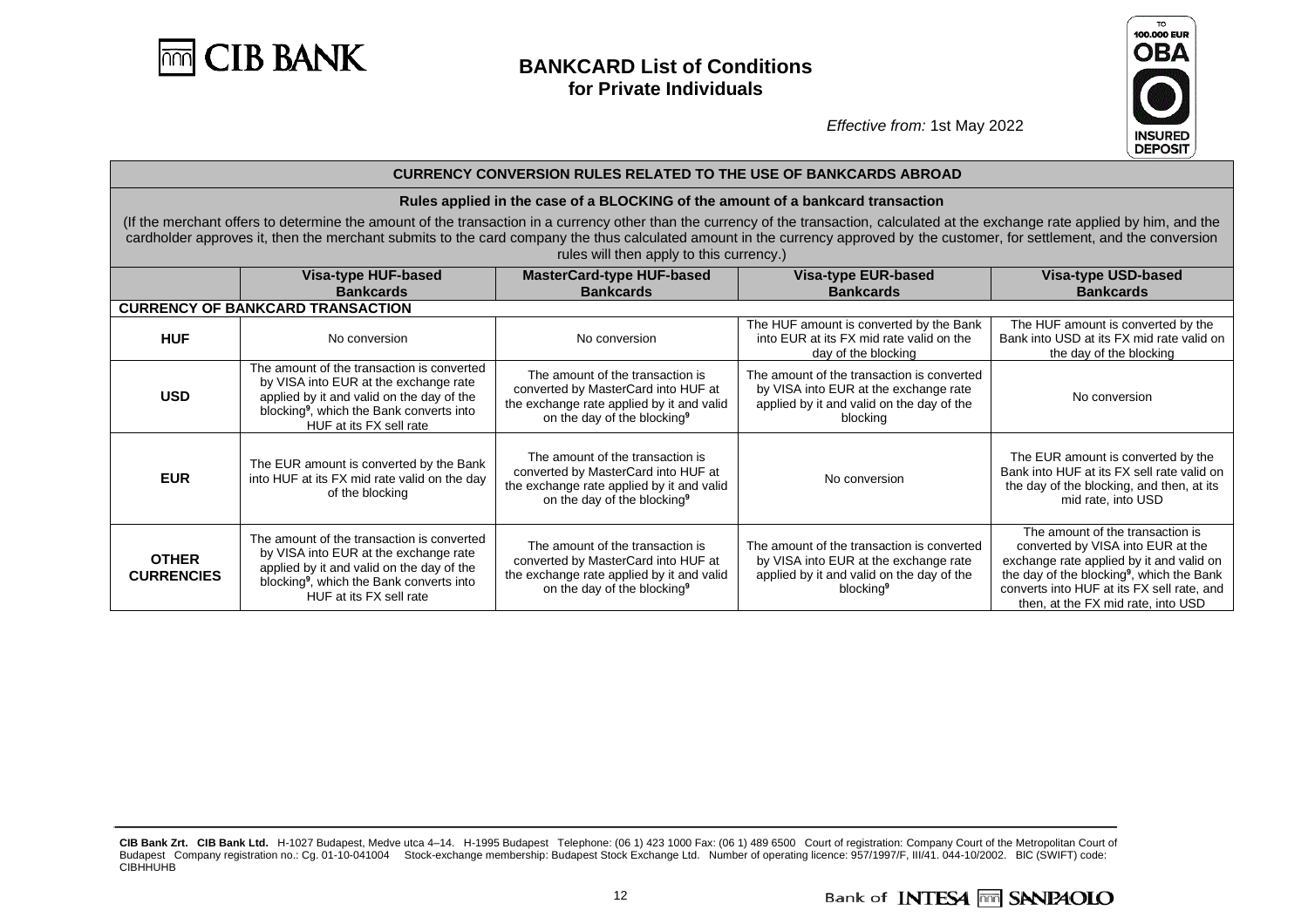



*Effective from:* 1st May 2022

| Rules applied in respect of the SETTLEMENT (booking) of the amount of a Bankcard transaction                                                                 |                                                                                                                                                                                                                                                                                                                                     |                                                                                                                                                                                                                                                                                                                    |                                                                                                                                                                                       |                                                                                                                                                                                                                                                                                                                                                                       |  |  |  |
|--------------------------------------------------------------------------------------------------------------------------------------------------------------|-------------------------------------------------------------------------------------------------------------------------------------------------------------------------------------------------------------------------------------------------------------------------------------------------------------------------------------|--------------------------------------------------------------------------------------------------------------------------------------------------------------------------------------------------------------------------------------------------------------------------------------------------------------------|---------------------------------------------------------------------------------------------------------------------------------------------------------------------------------------|-----------------------------------------------------------------------------------------------------------------------------------------------------------------------------------------------------------------------------------------------------------------------------------------------------------------------------------------------------------------------|--|--|--|
| (If the merchant offers to determine the amount of the transaction in a currency other than the currency of the transaction, calculated at the exchange rate |                                                                                                                                                                                                                                                                                                                                     |                                                                                                                                                                                                                                                                                                                    |                                                                                                                                                                                       |                                                                                                                                                                                                                                                                                                                                                                       |  |  |  |
| applied by him, and the cardholder approves it, then the merchant submits to the card company the thus calculated amount in the currency approved by the     |                                                                                                                                                                                                                                                                                                                                     |                                                                                                                                                                                                                                                                                                                    |                                                                                                                                                                                       |                                                                                                                                                                                                                                                                                                                                                                       |  |  |  |
| customer, for settlement, and the conversion rules will then apply to this currency.)                                                                        |                                                                                                                                                                                                                                                                                                                                     |                                                                                                                                                                                                                                                                                                                    |                                                                                                                                                                                       |                                                                                                                                                                                                                                                                                                                                                                       |  |  |  |
|                                                                                                                                                              | <b>Visa-type HUF-based</b>                                                                                                                                                                                                                                                                                                          | <b>MasterCard-type HUF-</b>                                                                                                                                                                                                                                                                                        | <b>Visa-type EUR-based</b>                                                                                                                                                            | <b>Visa-type USD-based</b>                                                                                                                                                                                                                                                                                                                                            |  |  |  |
|                                                                                                                                                              | <b>Bankcards</b>                                                                                                                                                                                                                                                                                                                    | based Bankcards                                                                                                                                                                                                                                                                                                    | <b>Bankcards</b>                                                                                                                                                                      | <b>Bankcards</b>                                                                                                                                                                                                                                                                                                                                                      |  |  |  |
| <b>CURRENCY OF BANKCARD TRANSACTION</b>                                                                                                                      |                                                                                                                                                                                                                                                                                                                                     |                                                                                                                                                                                                                                                                                                                    |                                                                                                                                                                                       |                                                                                                                                                                                                                                                                                                                                                                       |  |  |  |
| <b>HUF</b>                                                                                                                                                   | No conversion                                                                                                                                                                                                                                                                                                                       | No conversion                                                                                                                                                                                                                                                                                                      | The HUF amount is converted<br>into EUR by the Bank at its FX<br>buy valid on the previous work<br>day before the settlement day                                                      | The HUF amount is converted<br>into USD by the Bank at its FX<br>buy rate valid on the previous<br>work day before the settlement<br>day                                                                                                                                                                                                                              |  |  |  |
| <b>USD</b>                                                                                                                                                   | The USD amount is converted<br>by the Bank into HUF at its FX<br>sell rate valid on the previous<br>work day before the settlement<br>day                                                                                                                                                                                           | The amount of the Bank Card<br>Transaction is converted by the<br>Mastercard card company into<br>EUR at the exchange rate<br>applied by it and valid on the day<br>of the transaction, which EUR<br>amount the Bank converts into<br>HUF at the FX sell rate valid on<br>the banking day before of<br>settlement. | The USD amount is converted<br>by the Bank into HUF at its FX<br>sell rate valid on the previous<br>work day before the settlement<br>day, and then, at its FX buy rate,<br>into EUR. | No conversion                                                                                                                                                                                                                                                                                                                                                         |  |  |  |
| <b>EUR</b>                                                                                                                                                   | The EUR amount is converted<br>by the Bank into HUF at its FX<br>sell rate valid on the previous<br>work day before the settlement<br>day                                                                                                                                                                                           | The EUR amount is converted<br>by the Bank into HUF at its FX<br>sell rate valid on the previous<br>work day before the settlement<br>day                                                                                                                                                                          | No conversion                                                                                                                                                                         | The EUR amount is converted by<br>the Bank into HUF at its FX sell<br>rate valid on the previous work<br>day before the settlement day,<br>and then, at its FX buy rate, into<br><b>USD</b>                                                                                                                                                                           |  |  |  |
| <b>OTHER CURRENCIES</b>                                                                                                                                      | The amount of the<br><b>Bankcard Transaction is</b><br>converted by Visa into EUR at<br>the exchange rate applied by it<br>and valid on the previous work<br>day before the settlement day,<br>which EUR amount the Bank<br>converts into HUF at its FX<br>sell rate valid on the previous<br>work day before the settlement<br>day | The amount of the Bank Card<br>Transaction is converted by the<br>Mastercard card company into<br>EUR at the exchange rate<br>applied by it and valid on the day<br>of the transaction, which EUR<br>amount the Bank converts into<br>HUF at the FX sell rate valid on<br>the banking day before of<br>settlement. | The amount of the Bankcard<br>Transaction is converted by Visa<br>into EUR at the exchange rate<br>applied by it and valid on the<br>previous work day before the<br>settlement day   | The amount of the Bankcard<br>Transaction is converted by Visa<br>into EUR at the exchange rate<br>applied by it and valid on the<br>previous work day before the<br>settlement day, which EUR<br>amount the Bank converts into<br>HUF at its FX sell rate valid on<br>the previous work day before the<br>settlement day, and then, at its<br>FX buy rate, into USD. |  |  |  |

In the case of USD and EUR-based bankcards, at foreign merchants and in the case of transactions generated in HUF, the conversion takes place as per the rules described under OTHER CURRENCIES.

**CIB Bank Zrt. CIB Bank Ltd.** H-1027 Budapest, Medve utca 4–14. H-1995 Budapest Telephone: (06 1) 423 1000 Fax: (06 1) 489 6500 Court of registration: Company Court of the Metropolitan Court of Budapest Company registration no.: Cg. 01-10-041004 Stock-exchange membership: Budapest Stock Exchange Ltd. Number of operating licence: 957/1997/F, III/41. 044-10/2002. BIC (SWIFT) code: CIBHHUHB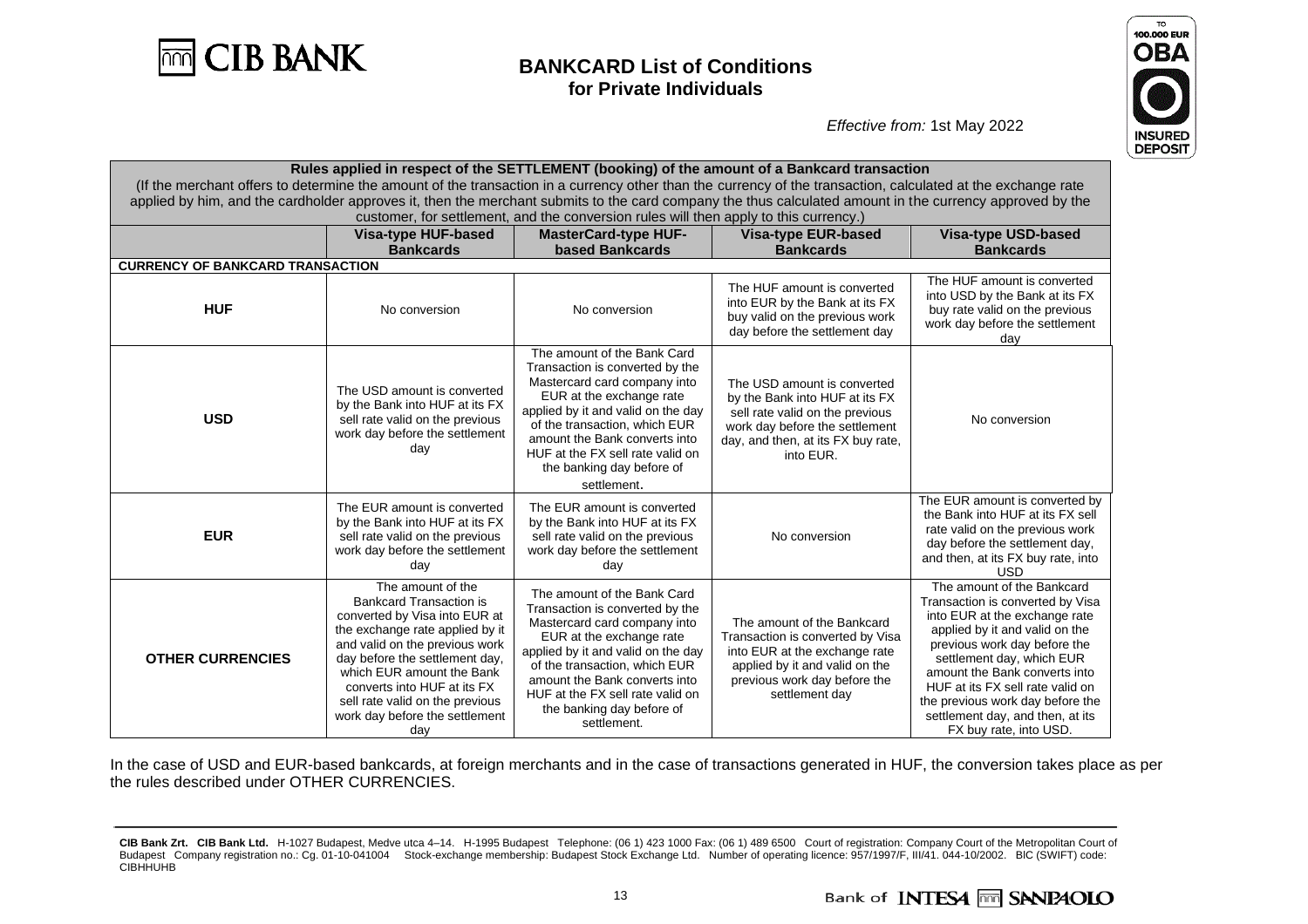



| <b>Conversion rules for Moneysend remittance payment transactions</b><br>MoneySend Transaction: The entirety of schemes introduced by the card company MasterCard, which Bank Card Transactions allow for the sending of cash through                        |                                                                                                                |                                                                                                                |  |  |  |  |
|--------------------------------------------------------------------------------------------------------------------------------------------------------------------------------------------------------------------------------------------------------------|----------------------------------------------------------------------------------------------------------------|----------------------------------------------------------------------------------------------------------------|--|--|--|--|
| the MasterCard network from a bank account pertaining to a valid MasterCard, Maestro, Cirrus type/kind of Bank Card (for the purposes of this section, hereinafter:                                                                                          |                                                                                                                |                                                                                                                |  |  |  |  |
| MasterCard Bank Card) to a bank account pertaining to a valid MasterCard, Maestro, Cirrus type/kind of Bank Card.<br>More information can be found in the Specific bisiness regulations pertaning to bank accounts and payment transactions business policy. |                                                                                                                |                                                                                                                |  |  |  |  |
|                                                                                                                                                                                                                                                              | <b>MasterCard credit and shopping cards</b>                                                                    | <b>HUF-based MasterCard debit cards</b>                                                                        |  |  |  |  |
| Bank card transaction currency type                                                                                                                                                                                                                          |                                                                                                                |                                                                                                                |  |  |  |  |
| <b>HUF</b>                                                                                                                                                                                                                                                   | No conversion                                                                                                  | No conversion                                                                                                  |  |  |  |  |
| <b>USD</b>                                                                                                                                                                                                                                                   | The Bank converts the amount received in USD to HUF at its FX buy<br>rate valid at the time of the transaction | The Bank converts the amount received in USD to HUF at its FX buy rate<br>valid at the time of the transaction |  |  |  |  |
| <b>EUR</b>                                                                                                                                                                                                                                                   | The Bank converts the amount received to HUF at its FX buy rate<br>valid at the time of the transaction        | The Bank converts the amount received to HUF at its FX buy rate valid at<br>the time of the transaction        |  |  |  |  |
| Any foreign currency<br>quoted by CIB other<br>than the 3 listed above                                                                                                                                                                                       | The Bank convers the transaction amount to HUF at its FX buy rate<br>valid at the time of the transaction      | The Bank convers the transaction amount to HUF at its FX buy rate valid at<br>the time of the transaction      |  |  |  |  |
| Any foreign currency<br>other than the 3 listed<br>The transaction amount is converted to HUF by the card company<br><b>MasterCard</b><br>above not quoted by<br><b>CIB</b>                                                                                  |                                                                                                                | The transaction amount is converted to HUF by the card company<br>MasterCard                                   |  |  |  |  |

**CIB Bank Zrt. CIB Bank Ltd.** H-1027 Budapest, Medve utca 4–14. H-1995 Budapest Telephone: (06 1) 423 1000 Fax: (06 1) 489 6500 Court of registration: Company Court of the Metropolitan Court of Budapest Company registration no.: Cg. 01-10-041004 Stock-exchange membership: Budapest Stock Exchange Ltd. Number of operating licence: 957/1997/F, III/41. 044-10/2002. BIC (SWIFT) code: CIBHHUHB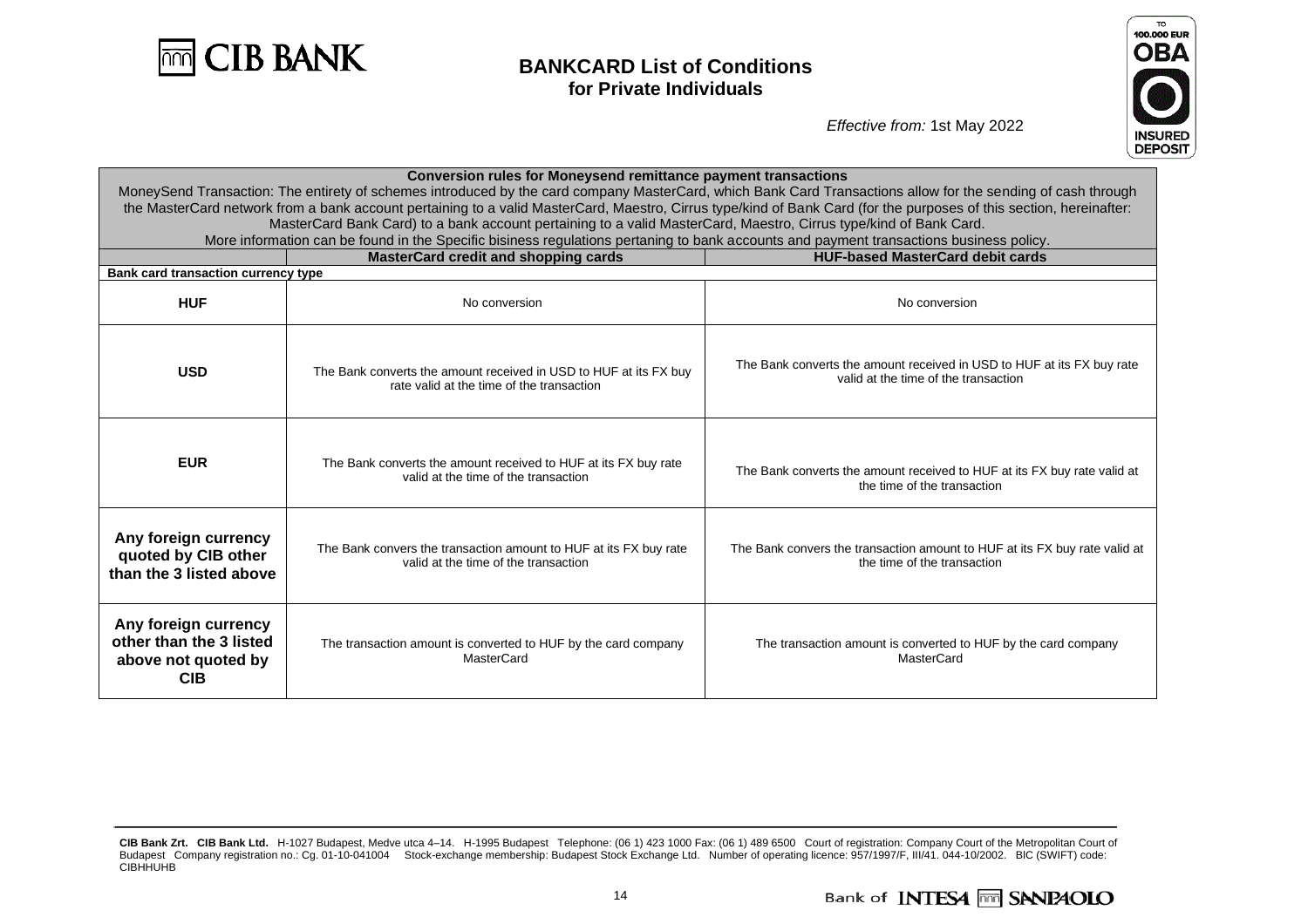



| <b>Conversion rules for Original Credit and Fast Fund remittance payment transactions</b><br>Original Credit: The entirety of schemes introduced by the card company VISA, which Bank Card Transactions allow for the sending of cash through the VISA network from a<br>Bank Account associated with a valid VISA Bank Card (for the purposes of this section, hereinafter: VISA Bank Card) to a Bank Account associated with a valid VISA type/kind |                                                                                                                                                                                                    |                                                                                                                                                         |                                                                                                                                                                                                                                        |  |  |  |  |
|-------------------------------------------------------------------------------------------------------------------------------------------------------------------------------------------------------------------------------------------------------------------------------------------------------------------------------------------------------------------------------------------------------------------------------------------------------|----------------------------------------------------------------------------------------------------------------------------------------------------------------------------------------------------|---------------------------------------------------------------------------------------------------------------------------------------------------------|----------------------------------------------------------------------------------------------------------------------------------------------------------------------------------------------------------------------------------------|--|--|--|--|
| of Bank Card.<br>Fast Fund: The transaction functions in the same way as the Original Credit transaction, but the crediting should take place within 30 minutes.<br>More information can be found in the Specific bisiness regulations pertaning to bank accounts and payment transactions business policy.                                                                                                                                           |                                                                                                                                                                                                    |                                                                                                                                                         |                                                                                                                                                                                                                                        |  |  |  |  |
|                                                                                                                                                                                                                                                                                                                                                                                                                                                       | <b>VISA HUF-based Bank Cards</b>                                                                                                                                                                   | <b>VISA EUR-based Bank Cards</b>                                                                                                                        | <b>VISA USD-based Bank Cards</b>                                                                                                                                                                                                       |  |  |  |  |
| Bank card transaction currency type                                                                                                                                                                                                                                                                                                                                                                                                                   |                                                                                                                                                                                                    |                                                                                                                                                         |                                                                                                                                                                                                                                        |  |  |  |  |
| <b>HUF</b>                                                                                                                                                                                                                                                                                                                                                                                                                                            | No conversion                                                                                                                                                                                      | The Bank converts the HUF amount received to EUR at<br>its FX sell rate valid at the time of the transaction                                            | The Bank converts the HUF amount received to USD at its<br>FX sell rate valid at the time of the transaction                                                                                                                           |  |  |  |  |
| <b>USD</b>                                                                                                                                                                                                                                                                                                                                                                                                                                            | The Bank converts the amount received in USD<br>to HUF at its FX buy rate valid at the time of the<br>transaction                                                                                  | The Bank converts the USD amount received to HUF at<br>its FX buy rate valid at the time of the transaction, then<br>to EUR at the FX sell rate         | No conversion                                                                                                                                                                                                                          |  |  |  |  |
| <b>EUR</b>                                                                                                                                                                                                                                                                                                                                                                                                                                            | The Bank converts the amount received to HUF<br>at its FX buy rate valid at the time of the<br>transaction                                                                                         | No conversion                                                                                                                                           | The Bank converts the EUR amount received to HUF at its<br>FX buy rate valid at the time of the transaction, then to<br>USD at the FX sell rate                                                                                        |  |  |  |  |
| Bármelyik másik, a<br>fenti 3-tól eltérő, CIB<br>által jegyzett deviza                                                                                                                                                                                                                                                                                                                                                                                | The Bank convers the transaction amount to<br>HUF at its FX buy rate valid at the time of the<br>transaction                                                                                       | The Bank converts the transaction amount received to<br>HUF at its FX buy rate valid at the time of the<br>transaction, then to EUR at the FX sell rate | The Bank converts the transaction amount received to<br>HUF at its FX buy rate valid at the time of the transaction,<br>then to USD at the FX sell rate                                                                                |  |  |  |  |
| Bármelyik másik, a<br>fenti 3-tól eltérő, CIB<br>által nem jegyzett<br>deviza                                                                                                                                                                                                                                                                                                                                                                         | The amount of the transaction is converted by<br>the card company VISA to EUR, and then the<br>EUR amount is converted by the Bank to HUF at<br>its buy rate valid at the time of the transaction. | The transaction amount is converted to EUR by the card<br>company VISA                                                                                  | The amount of the transaction is converted by the card<br>company VISA to EUR, then the EUR amount is converted<br>by the Bank to HUF at its FX buy rate valid at the time of<br>the transaction, and then to USD at the FX sell rate. |  |  |  |  |

**CIB Bank Zrt. CIB Bank Ltd.** H-1027 Budapest, Medve utca 4–14. H-1995 Budapest Telephone: (06 1) 423 1000 Fax: (06 1) 489 6500 Court of registration: Company Court of the Metropolitan Court of Budapest Company registration no.: Cg. 01-10-041004 Stock-exchange membership: Budapest Stock Exchange Ltd. Number of operating licence: 957/1997/F, III/41. 044-10/2002. BIC (SWIFT) code: CIBHHUHB